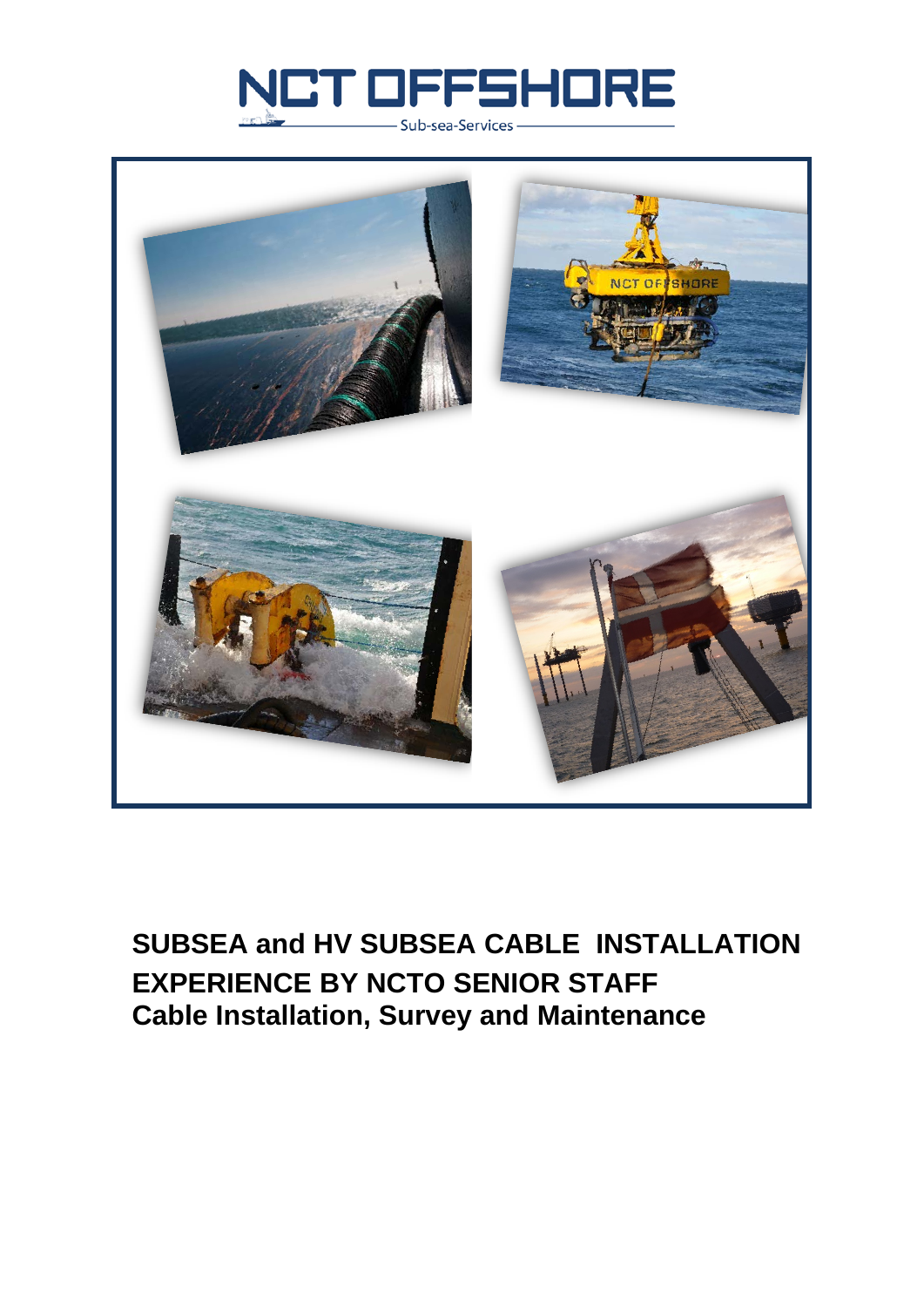**15 Years of PROJECT EXPERIENCE in OWF Embedded in NCTOFFSHORE**  *Example of Projects preformed and Finalized by NCTO Senior Staff* 

### **Track Record International Project**



 **INTERNATIONAL Waters**

| <b>SITE</b>                                                                                                | <b>VESSEL(S)</b> | Year             |
|------------------------------------------------------------------------------------------------------------|------------------|------------------|
| <b>ATLANTIC OCEAN</b><br>ROV & Survey operation                                                            | <b>MV FREJA</b>  | $2018 -$ Ongoing |
| <b>NORTH SEA DK-waters</b><br><b>OWF Vesterhav North and South</b><br>Full Geotechnical and drill campaign | <b>MV FREJA</b>  | 2017             |
| <b>BALTIC SEA DK-waters</b><br><b>OWF Krigers Flak</b>                                                     | <b>MV FREJA</b>  | 2017             |
| Full Geotechnical and drill campaign<br><b>ATLANTIC-waters</b><br>WROV Support Seabed survey and Salvage   | <b>MV FREJA</b>  | 2017             |
| <b>DK-waters</b><br>GEO technical operations                                                               | <b>MV FREJA</b>  | 2017             |
| <b>ATLANTIC-waters</b><br><b>SURVEY support and Equipment test</b>                                         | <b>MV FREJA</b>  | <br>2017         |
| <b>NORTH Sea DK</b><br><b>GEO DRILL operations</b>                                                         | <b>MV FREJA</b>  | 2016             |
| <b>BALTIC Sea - North stream Project</b><br>Geotechnical support                                           | <b>MV FREJA</b>  | 2016             |

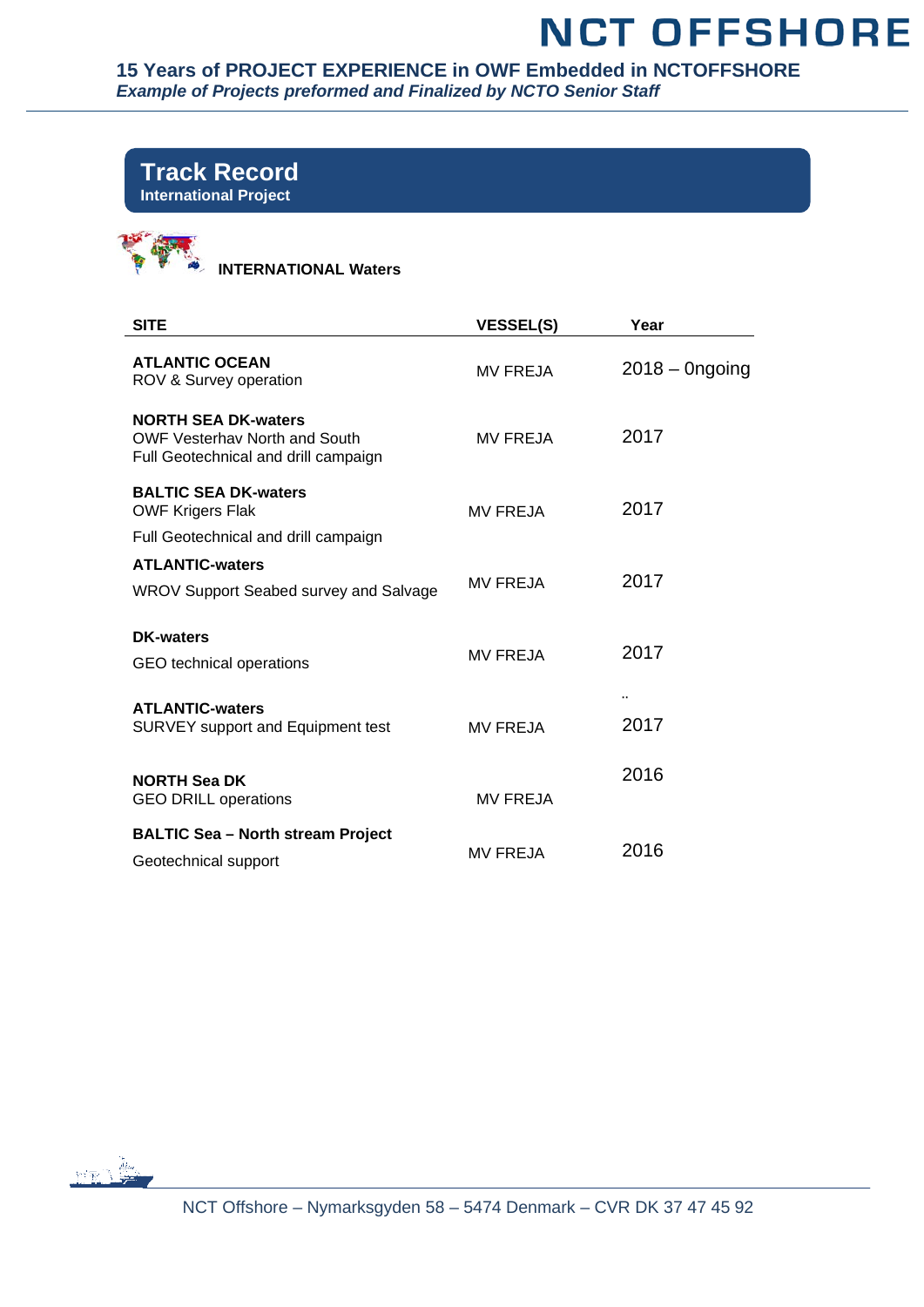#### **15 Years of PROJECT EXPERIENCE in OWF Embedded in NCTOFFSHORE**  *Example of Projects preformed and Finalized by NCTO Senior Staff*

| <b>Track Record</b><br><b>Cable Installation, Survey and Maintenance</b>                                                                                                                                                                                                                              |                                                                            |
|-------------------------------------------------------------------------------------------------------------------------------------------------------------------------------------------------------------------------------------------------------------------------------------------------------|----------------------------------------------------------------------------|
| <b>NZ</b><br><b>United Kingdom</b><br>ZN                                                                                                                                                                                                                                                              |                                                                            |
| <b>SITE</b>                                                                                                                                                                                                                                                                                           | <b>VESSEL(S)</b>                                                           |
| <b>Gwynt Y Môr Offshore Wind Farm</b><br>Installation of 37 array cables<br>Survey Inspection covers Pre-lay, Post-lay, Post-burial Survey                                                                                                                                                            | <b>CLV SIA</b><br><b>MV LINE</b>                                           |
| <b>West of Duddon Sands Offshore Wind Farm</b><br>Installation of 33 kW inter array cables<br>12 Platform Connection Cables (PCC)<br>95 Inter Connection Cables (ICC)<br>Survey Inspection covers Pre-lay, Post-lay, Post-burial Survey<br>DOB Survey of Export Cable                                 | <b>CLV SIA</b><br><b>MV SANDER 2</b><br><b>MV LINE</b><br>Maersk RESPONDER |
| <b>Greater Gabbard Offshore Wind Farm</b><br>Multibeam survey of 152 inter array cables, 58 monopile and 2 met mast<br>scour locations                                                                                                                                                                | <b>MV LINE</b>                                                             |
| <b>Thanet Offshore Wind Farm</b><br>Multibeam Survey of specified section of Thanet Offshore Wind Farm                                                                                                                                                                                                | <b>MV SANDER 2</b>                                                         |
| <b>Walney Offshore Wind Farm</b><br>Recovery and replacement of 1 PCC cable<br>Procedure includes cable recovery, CPS installation on J-tubes and<br>substation, installation of new cable, testing, termination and final re-<br>porting                                                             | <b>CLV SIA</b><br><b>CLV NICO</b>                                          |
| <b>London Array Offshore Wind Farm</b><br>Post-lay Burial of 33 kW inter array cables<br>Post-lay burial and survey of 45 infield cables                                                                                                                                                              | <b>CLV SIA</b><br><b>MV SANDER 2</b><br><b>MV LINE</b><br><b>CLV NICO</b>  |
| <b>Gunfleet Sands Offshore Wind Farm</b><br>Depth of Burial (DOB) Survey for 10 WTGs<br>Multibeam (MB) Survey of 3.1 km <sup>2</sup><br>Project included in-house data processing and final reporting                                                                                                 | <b>MV LINE</b>                                                             |
| Gunfleet Sands Offshore Wind Farm 1 + 2<br>Installation of 33 kW inter array cables<br>44 cables were installed; work included load out, rigging, testing, burial,<br>post-lay inspection survey and final reporting<br>Repair, jointing and replacement of 500 m Platform Connecting Cables<br>(PCC) | <b>CLV NICO</b><br><b>MV SANDER 2</b>                                      |

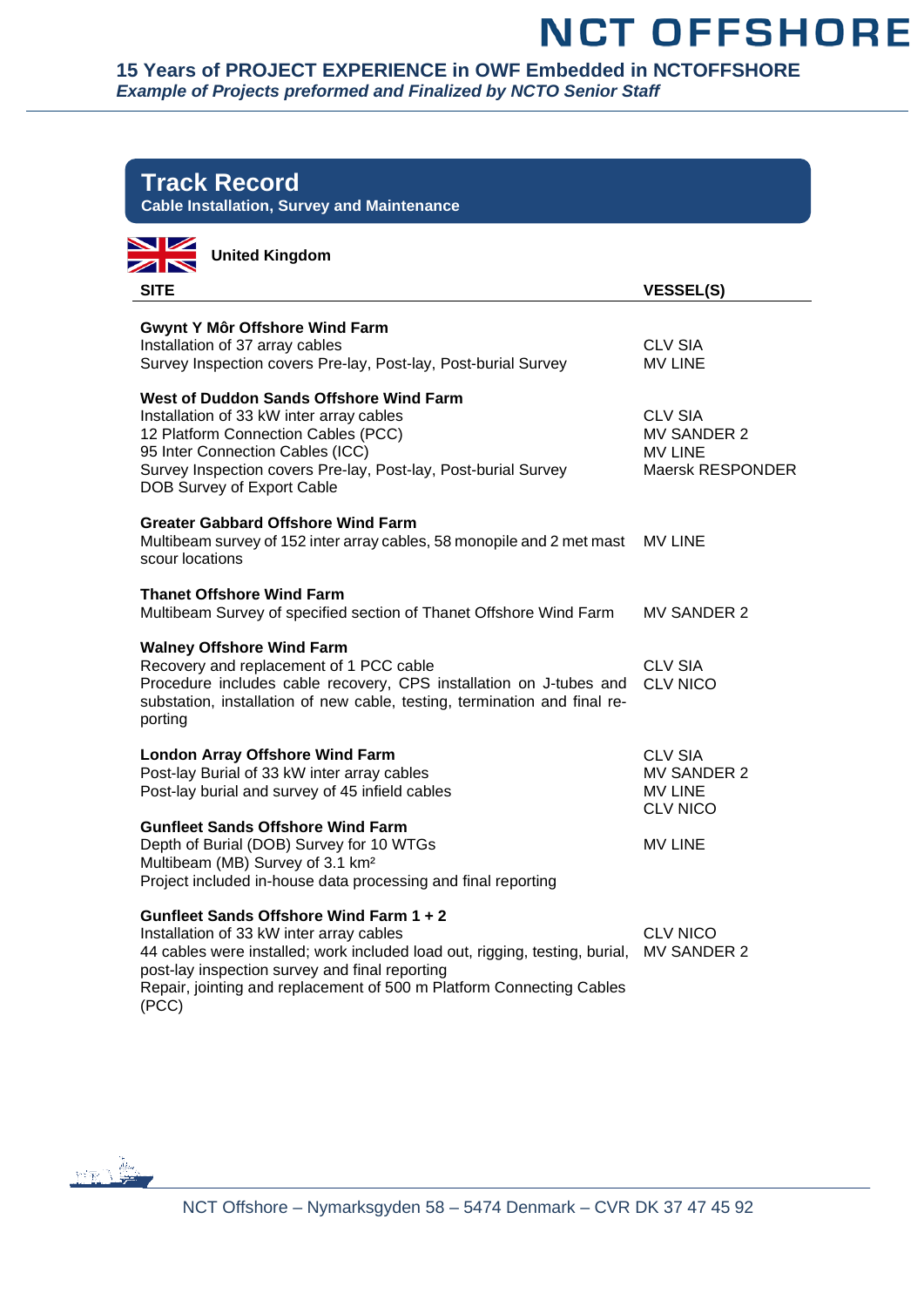#### **15 Years of PROJECT EXPERIENCE in OWF Embedded in NCTOFFSHORE**  *Example of Projects preformed and Finalized by NCTO Senior Staff*

### **Track Record**

**Cable Installation, Survey and Maintenance**



**United Kingdom continued**

| <b>SITE</b>                                                                                                                                                                                                                                                                                                                                                                                                                         | <b>VESSEL(S)</b>                                                           |
|-------------------------------------------------------------------------------------------------------------------------------------------------------------------------------------------------------------------------------------------------------------------------------------------------------------------------------------------------------------------------------------------------------------------------------------|----------------------------------------------------------------------------|
| <b>Thanet Offshore Wind Farm</b><br>Second-end recovery of 132 kW export cable<br>Re-installation and recovery of damaged cable<br>14 cables were replaced; work included jetting, post-lay burial and sur-<br>vey<br>30-40 cm burial depth was achieved in 120-130 kPa seabed                                                                                                                                                      | <b>CLV SIA</b><br><b>MV SANDER 2</b><br><b>MV LINE</b><br><b>MV SANDER</b> |
| LINCS/ LID (Lynn and Inner Dowsing) Offshore Wind Farm<br>Assisting with installation of 33 kW inter array cables<br>30 cables were installed; work included rigging, testing and de-rigging,<br>post-lay burial survey                                                                                                                                                                                                             | <b>CLV SIA</b>                                                             |
| Kentish Flats Offshore Wind Farm<br>Provision of Dive Support Vessel                                                                                                                                                                                                                                                                                                                                                                | <b>CLV NICO</b>                                                            |
| <b>Greater Gabbard Offshore Wind Farm</b><br>Installation of 33 kW inter array cable<br>20 km cable were installed; work included planning, load-out, rigging,<br>pre-lay survey, burial and pull-in at offshore transformation station, post-<br>lay burial and final survey documentation<br>Total installation of 4 sandbank/Platform Connecting Cables (PCC) and<br>1 MET mast cable - all Tekmar Cable Protection System (CPS) | <b>CLV SIA</b><br>MV SANDER 2<br><b>MV LINE</b><br><b>MV SANDER</b>        |
| <b>Rhyl Flats Offshore Wind Farm</b><br>Remedial Burial of 3 export cables<br>Depth of Burial (DOB) ROV TSS Survey of export cable hotspots                                                                                                                                                                                                                                                                                         | <b>CLV NICO</b><br><b>MV LINE</b>                                          |
| <b>Barrow Offshore Wind Farm</b><br>Post-Burial Survey of export cable (27 km)                                                                                                                                                                                                                                                                                                                                                      | <b>MV LINE</b>                                                             |
| <b>Walney Offshore Wind Farm 1+2</b><br>Post-Lay Inspection, Multibeam Echosounder (MBES), Depth of Burial<br>(DOB)<br>Post-Lay Survey Inspection of 44 km export cable via multibeam (MB)<br>(only Walney OWF 1)                                                                                                                                                                                                                   | <b>MV LINE</b>                                                             |

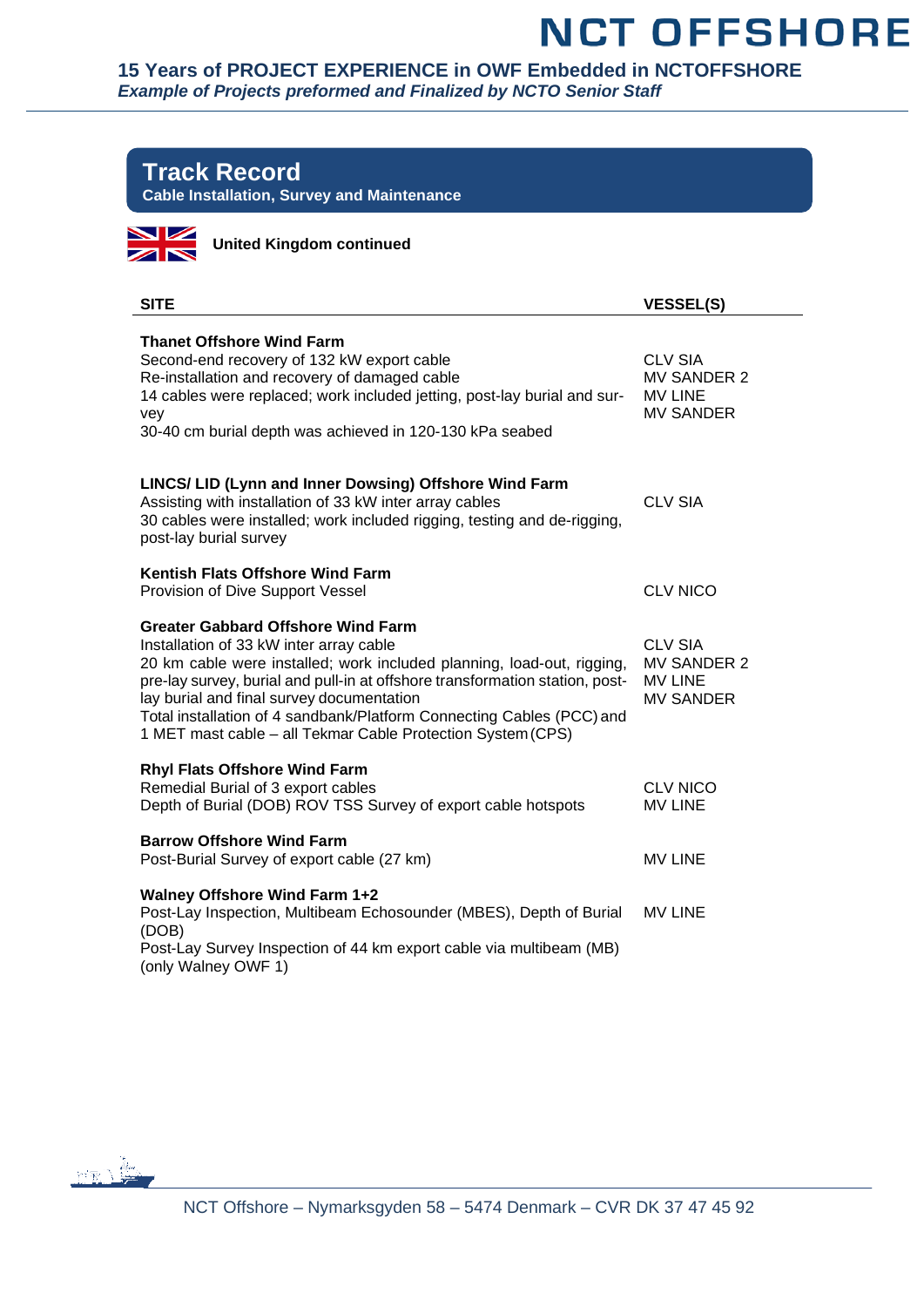

### **The Netherlands SITE VESSEL(S) Princess Amalia Offshore Wind Farm** Cable recovery and replacement of 24 kW inter array cable CLV SIA **Track Record Cable Installation, Survey and Maintenance**

Work included rigging, planning, burial, installation, termination and post-burial survey Project was successfully executed with only 4 days planning up front